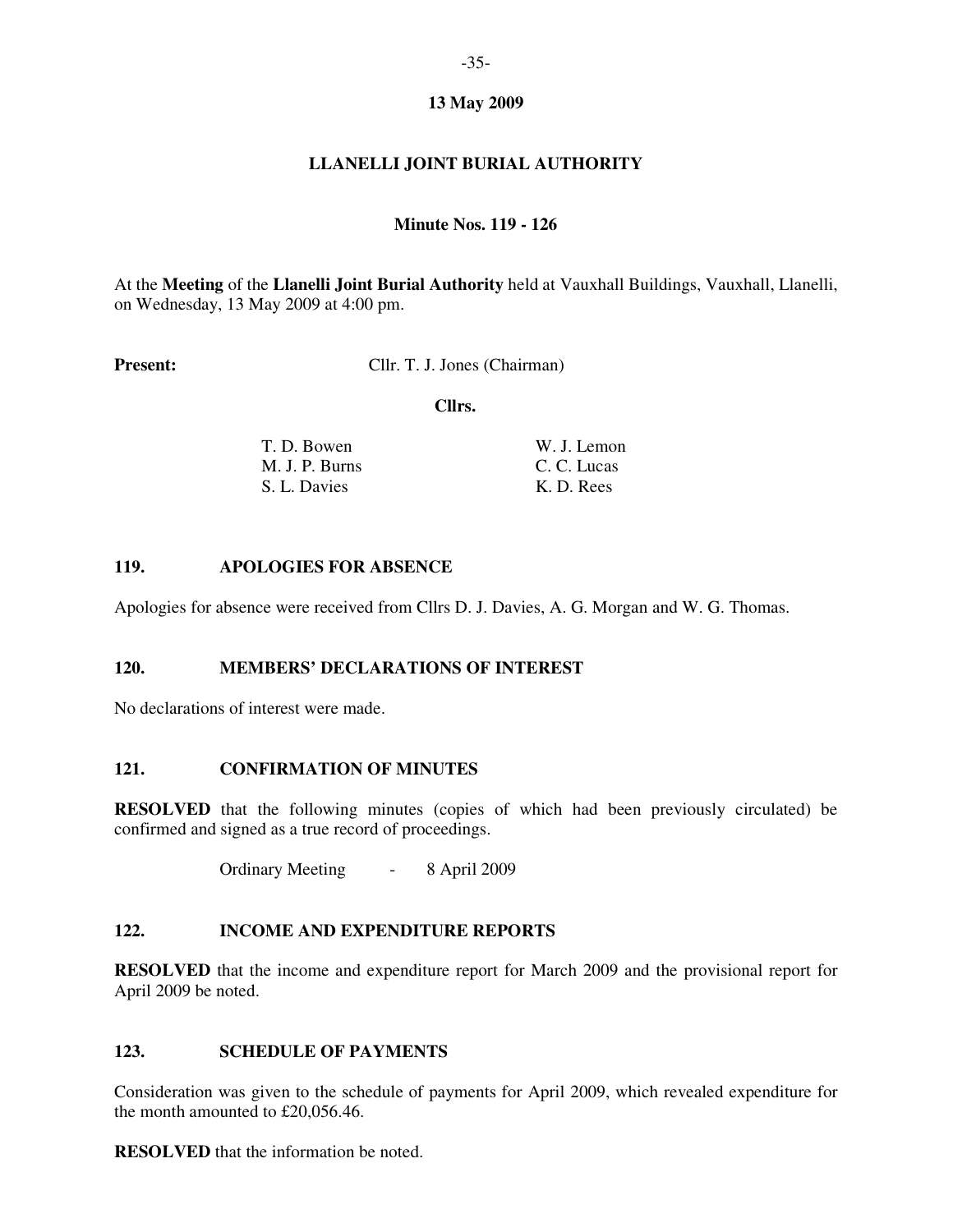#### **13 May 2009**

## **124. TRAINING COURSES**

The Secretary sought Members' approval to send the Cemetery Manager on the following training courses:-

- (1) Grey Water 8 June 2009, Sandwell Training and Development Centre, West Bromwich;
- (2) A Grave Matter 10 June 2009, Marriott Hotel, Swansea.

After a brief discussion it was

**RESOLVED** that the Cemetery Manager be authorised to attend the training courses.

## **125. PUBLIC BODIES (ADMISSION TO MEETINGS) ACT, 1960**

**RESOLVED** that in view of the confidential nature of the business to be transacted the following matter be considered in private and that the power of exclusion of the public under Section 1(2) of the Public Bodies (Admission to Meetings) Act, 1960 be exercised.

## **126. CEMETERY INFRASTRUCTURE CHANGES AND IMPROVEMENTS**

Members considered the Cemetery Manager's report on cemetery infrastructure changes and improvements. Despite the short time in post the Cemetery Manager had identified a number of issues that required attention, especially the control and eradication of Japanese knotweed and maintenance and drainage issues in section 11. With regard to the control of knotweed and maintenance issues, the Cemetery Manager presented two quotations for Member consideration. A further quotation was to be obtained prior to engaging the services of a grounds maintenance contractor.

Members were informed that remedial work to the drainage infrastructure in section 11 was also required and an element of the work was considered urgent as it had health and safety implications. Given the unforeseen circumstances no money had been identified within the budget to cover the associated costs. Therefore, the costs would have to be vired from the contingency budget head. Similarly, the costs for engaging a grounds maintenance contractor to deal with the Japanese knotweed infestation and maintenance of section 11 would also have to be vired from the contingency budget head.

Having considered the Cemetery Manager's report and following discussions it was

**RESOLVED** that the Cemetery Manager be authorised to:

(1) Engage the services of Hortech Limited, Unit 16 Capel Hendre Estate, Capel Hendre, Carmarthenshire, SA18 3SJ, to provide assistance with the Japanese knotweed infestation and maintenance issues identified for section 11, unless a more competitive quotation is received in the meantime;